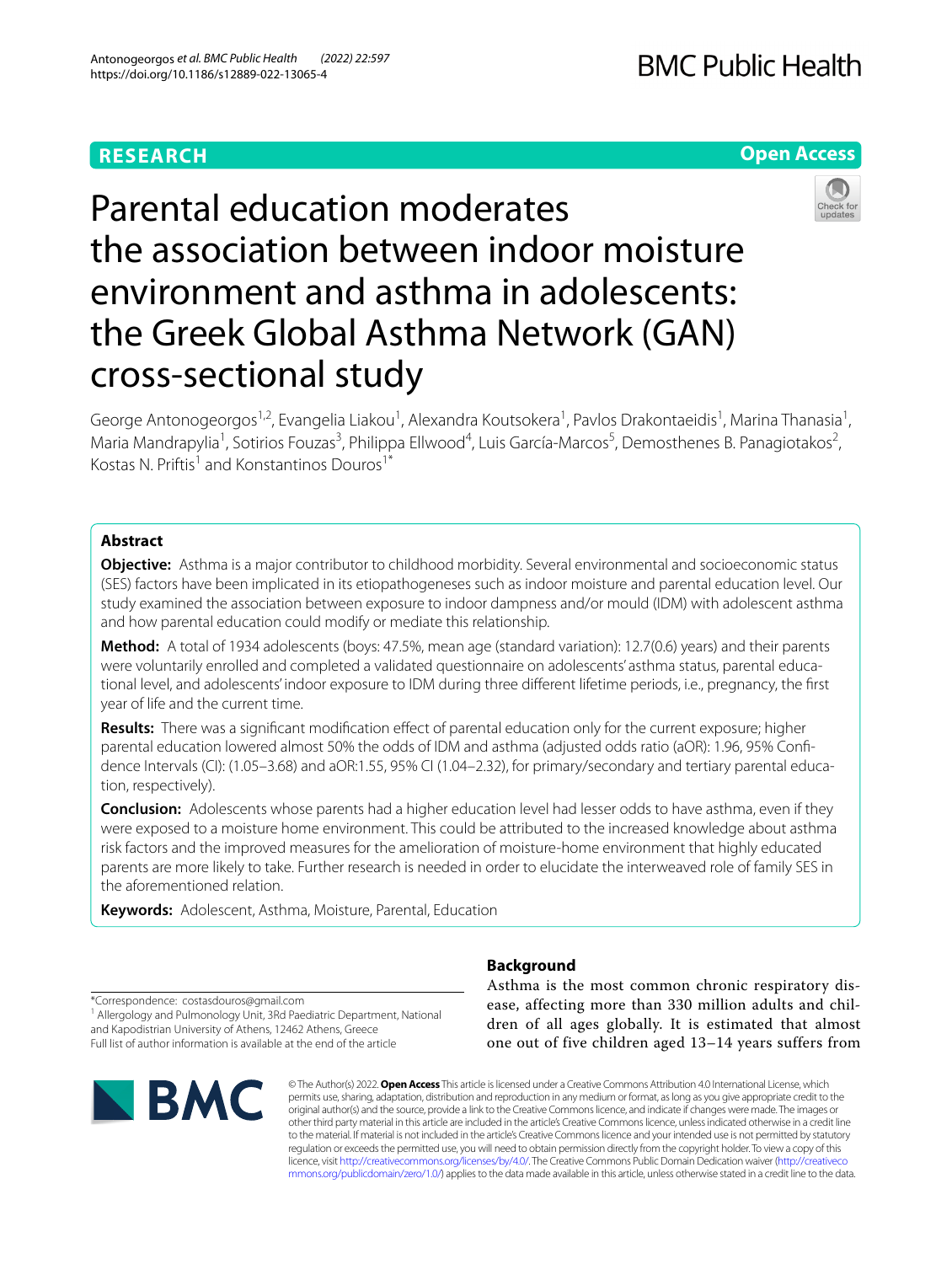asthma in English-speaking countries of North America, Europe and Australasia while an estimated 8.6% of the population aged 18–45 years report asthma symptoms (attacks of wheezing or whistling breath) in the past 12 months [[1\]](#page-7-0). In Greece, asthma is a major contributor to total childhood morbidity. Following the global trend, asthma prevalence in Greece has been rising during the last three decades [\[2\]](#page-7-1). Current asthma, defined as having any asthma symptoms in the past 12 months, has been reported to be 9% and 5% of the children aged 7 and 18 years, respectively [\[3\]](#page-7-2).

Several factors have been implicated in the pathogenesis of asthma and its exacerbations. One of them is the exposure to indoor dampness and/or mould (IDM) in various stages of a child's life. In a metaanalysis of 16 cohort and case–control studies, evidence indicated that IDM was positively associated with the development of asthma in children  $[4]$  $[4]$ . There is also evidence for a dose-dependent relationship between the amount of exposure to IDM and asthma prevalence [[5](#page-7-4)]. Another important factor that affects childhood asthma is family socioeconomic status (SES). There is a plethora of evidence connecting low SES and other poverty-related exposures with asthma development and poor asthma outcomes such as low pulmonary function and frequent exacerbations [[6–](#page-7-5)[8\]](#page-7-6). Parental educational level is one of the determinants of SES and also plays an important role per se in childhood asthma. In a study by Gong et al., children with the lowest parental education had an increased likelihood of inpatient and outpatient asthma diagnosis as well as poorer asthma treatment compared to families where at least one parent had a college degree [[9](#page-7-7)].

However, childhood asthma is a multifaceted chronic disease and socioeconomic and home environmental factors could interact in a more complex way with its aetiology. To the best of our knowledge, only one study has reported that the effect of household exposures such as living in a multi-unit dwelling or residence with rodent or insect infestation to childhood asthma is mediated by SES [[10\]](#page-7-8). Thus, in the context of the Greek branch of the Global Asthma Network (GAN) study [[11\]](#page-7-9), in order to elucidate the interweaved role of socioeconomic and home environment determinants on childhood asthma we examined whether parental/guardian educational level, as a marker of family SES, is an effect modifier or an effect mediator of the association between asthma in adolescents aged 12–14 years and IDM exposure during three different lifetime periods, i.e., pregnancy, the first year of life and the current time.

# **Methods**

# **Design**

This is an observational study and is part of the GAN Phase-I survey. The latter is an international project aimed to monitor the prevalence, severity, management and risk factors of asthma, worldwide [[11\]](#page-7-9).

# **Setting and sample**

The study was conducted in the greater area of Athens, Greece, from February to March 2020, in high-school settings; twenty high-schools (lyceums in Greek terminology) were selected by stratifed random sampling from a list containing both public and private schools that was provided by the Secondary Education Office in Athens. High schools were stratifed according to the socioeconomical status of all the urban regions of the metropolitan city of Athens. All children in the 1st and 2nd grade of each school were asked to enter in the study. Exclusion criteria for participation in the study were schools for children with special educational needs or disabilities. In total, 2560 child-parent/guardian pairs were asked to participate. Of them, 1,934 adolescents, mean age:  $12.7 \pm 0.6$  years, (921 boys, 47.5% and 1013 girls, 52.5%) and their parents/guardians (25.4% fathers, mean age  $49.1 \pm 5.5$  years, 74.6% mothers, mean age  $45.4 \pm 4.8$  years) agreed to participate (participation rate 76%). Our study sample was powered enough to assess standardized two-sided differences of 10% on the prevalence of ever had asthma between adolescents with diferent types of exposure to IDM with 95% statistical power at a 5% level of signifcance. More information could be found elsewhere  $[12]$  $[12]$  $[12]$ .

## **Bioethics**

The study was approved by the ethics committee of the National and Kapodistrian University of Athens (decision number: 214/13–12-19). For the execution of the study, permission was issued by the Ministry of Educational Afairs (decision number: 10053/24–01-2020). Informed consent to participate was taken from all subjects/Parents and Legally authorized representatives of minors below age 16 years. The study was conducted in accordance with the guidelines of Declaration of Helsinki.

# **Measurements**

The GAN study included two standardised questionnaires: one that was completed by the adolescents during schooltime and one intended for parents/guardians to complete at home (adult questionnaire). The adolescent's questionnaire included several questions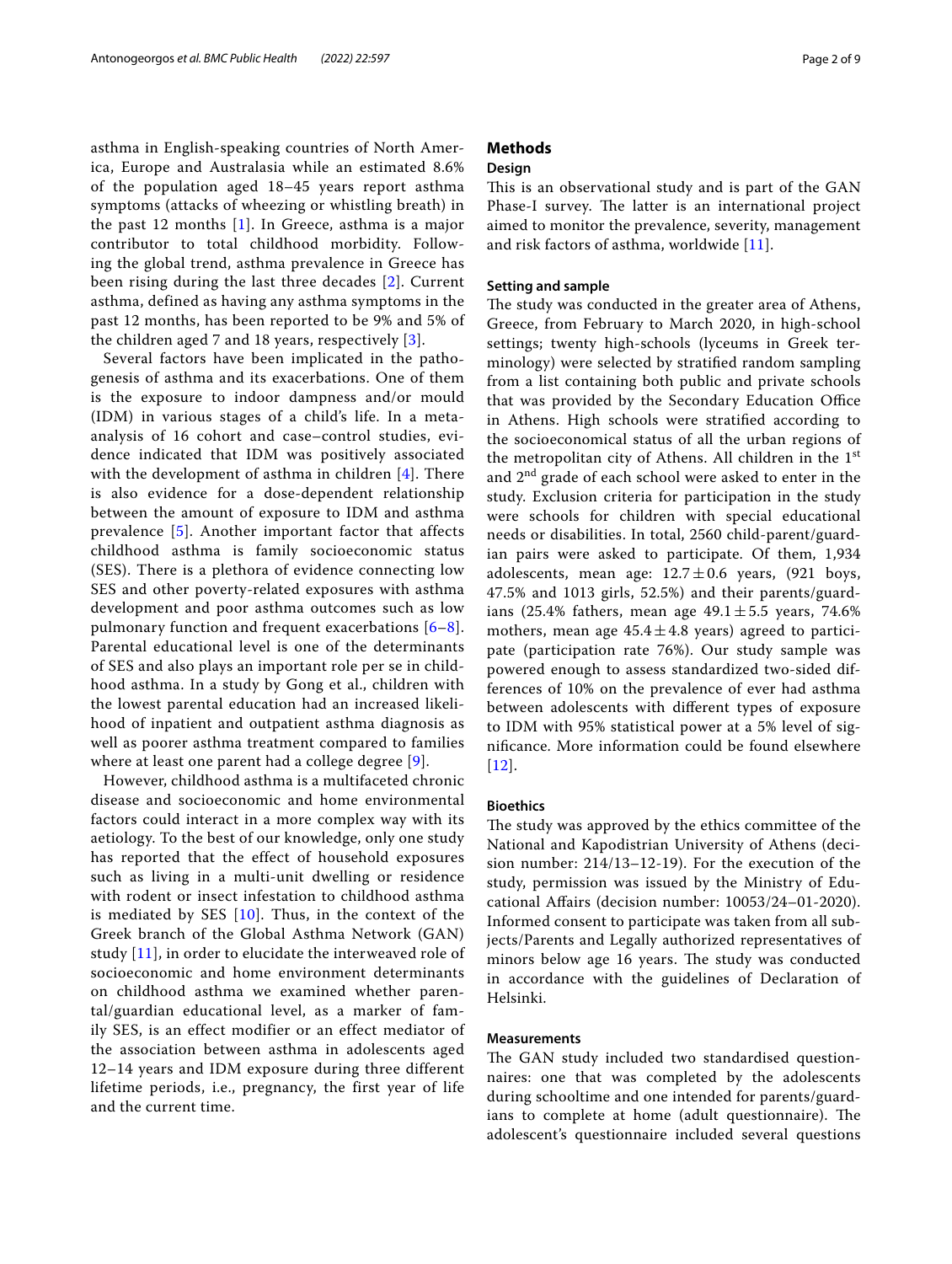assessing symptoms of asthma, rhinitis and eczema, as well as other questions regarding the home environment and lifestyle [\[11](#page-7-9)]. Specifcally, asthma ever and current asthma was defned as the positive answer to the question "Have you ever had wheezing or whistling in the chest at any time in the past?" and "Have you had wheezing or whistling in the chest in the past 12 months?" respectively. Moreover, adolescents were asked if they had siblings, and if so, how many. Moreover, the height and the weight of the participating children were measured and their body mass index (BMI) was calculated. Parents/guardians were asked to report if they had a history of atopic disease (asthma, eczema or hay fever) and whether and for how long they smoked. Moreover, their educational level was recorded in three categories: primary (compulsory/ 9 years), secondary (non-compulsory/3 years) or tertiary (university/college/post-graduate studies). Due to the small number of parents with primary education  $(n=24)$ , we merged this level with the next one (secondary education), creating a dichotomous variable (i.e., primary/ secondary vs. tertiary parental educational level). For the assessment of the indoor moisture environment, parents/guardians were asked to report if there was visible moisture or mould spots on the walls or ceiling of any room in their homes during three diferent periods of their child's life, namely, during pregnancy, the frst year of life, and at present.

## **Statistical analysis**

Continuous and categorical variables are presented as mean $\pm$ standard deviation (SD) or absolute and relative frequencies, respectively. The estimation of the odds ratios (OR) and the corresponding 95% confdence intervals (CI) of an adolescent ever having asthma and having current asthma based on the IDM exposure during the three diferent periods (pregnancy, the frst year of its life, and current time exposure) was performed by applying three multiple logistic regression models, respectively. Several well-known from the literature confounders were included in the models, i.e., adolescents' sex, BMI, parental atopic history, adolescent atopic history (eczema and allergic rhinitis), parental smoking, pet ownership, having an older sibling, cooking with fuels and ventilating the house during cooking. Furthermore, the interaction between IDM exposure with the parental educational level on adolescent's likelihood of ever having asthma and having current asthma symptoms was tested and the potential mediating efect of parental education was evaluated by Sobel's test. Deviance residuals were calculated in order to evaluate all logistic models' goodness-of-ft. All reported probability values (p-values) were based on two-sided tests and compared to a signifcant level of 5%. STATA 14 software was used for all the statistical calculations (STATA Corp., College Station, TX, USA).

# **Results**

.

In Table [1](#page-3-0) anthropometric, atopic and lifestyle characteristics of the participating children and their corresponding parent as well as the characteristics of their indoor living environment related to the presence of IDM in the three lifetime periods, are presented. Asthma ever was reported by 8.9% of the adolescents (55.8% boys,  $p=0.024$ ) and current asthma was 6.2% prevalent in the study sample (44.0% boys,  $p=0.84$ ). The majority of parents/guardians (66.2%) reported having tertiary education. Regarding the exposure to IDM, 23.7% of the adolescents were reported as currently exposed. Maternal exposure to IDM during pregnancy and exposure of the child during the frst year of his/her life were reported at 7.2% and 11.9% of the participants, respectively.

In Table [2](#page-3-1), the distribution of the investigated factors is presented in relation to parental educational level. Parental smoking was signifcantly higher among those who had primary or secondary education  $(p<0.001)$ , while adolescents' BMI was also signifcantly higher in this parental education status group ( $p$  < 0.001). No other signifcant associations were observed (all p's>0.05).

Crude logistic regression analyses revealed that adolescents who were currently exposed to IDM at homeplace were almost 50% and 65% more likely to ever had asthma and having current asthma symptoms as compared to those reporting no exposure adjusted for all confounders (Table [3\)](#page-4-0). However, no signifcant relationship was revealed for adolescents who were exposed to IDM during their mother's pregnancy or who were exposed during the first year of their life, either. The test for a potential moderating efect of parental education level on the relationship between adolescents' exposure to IDM and the presence of asthmatic history and current asthma symptoms showed a signifcant interaction only between current exposure to IDM ( $p$  for interaction <0.001 for both outcomes).

For the completeness of results, the stratifed analysis according to parental education for all types of IDM (during pregnancy, during the 1st year of life, and current) is presented in Table [4.](#page-5-0) Adolescents whose parents had primary or secondary education were almost two-times more likely to ever had asthma or to have any current asthma symptoms if they lived in an environment with IDM compared to the ones not exposed, while these odds lowered by almost 50% when the parental educational level was high (i.e., tertiary) for both asthmatic outcomes.

Furthermore, in order to explore the possible mediating role of parental education, as a SES marker in the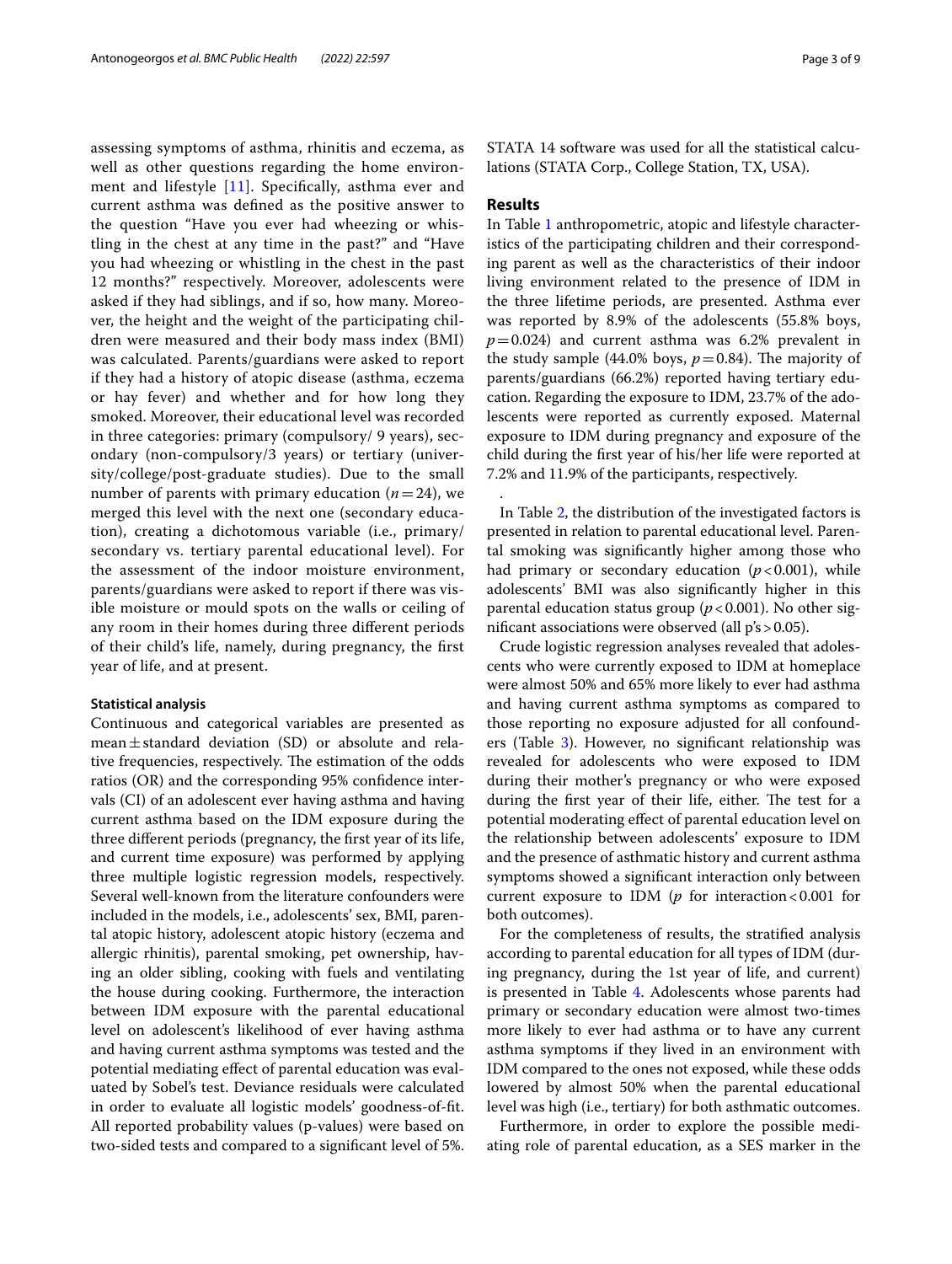<span id="page-3-0"></span>**Table 1** Demographic, anthropometric, atopic, lifestyle and indoor environment characteristics of the participating adolescents and their parents/guardians, according to adolescents' asthmatic status (*n*=1934)

|                                                                               | Adolescent's asthmatic<br>history<br>(Ever had asthma) |             | p       | Adolescent's wheezing<br>or whilst in the past<br>12 months<br>(Current asthma) |             | p       |
|-------------------------------------------------------------------------------|--------------------------------------------------------|-------------|---------|---------------------------------------------------------------------------------|-------------|---------|
|                                                                               | Yes                                                    | No          |         | Yes                                                                             | No          |         |
| N                                                                             |                                                        |             |         |                                                                                 |             |         |
| Boys (n, %)                                                                   | 96 (10.4)                                              | 825 (89.6)  | 0.024   | 59 (49.2)                                                                       | 862 (47.5)  | 0.726   |
| Adolescents'age (years), mean (SD)***                                         | 12.8(0.6)                                              | 12.7(0.6)   | 0.345   | 12.7(0.5)                                                                       | 12.8(0.7)   | 0.785   |
| Adolescents' BMI (kg/m <sup>2</sup> ), mean (SD)***                           | 22.3(4.4)                                              | 20.9(3.4)   | < 0.001 | 21.8(4.4)                                                                       | 22.4(4.0)   | 0.183   |
| Ever had allergic rhinitis (children) (Yes, n, %)                             | 95 (55.2)                                              | 472 (26.8)  | < 0.001 | 59 (49.2)                                                                       | 508 (28.0)  | < 0.001 |
| Ever had eczema (children) (Yes, n, %)                                        | 40(23.3)                                               | 196(11.1)   | < 0.001 | 24(20.0)                                                                        | 212(11.7)   | 0.007   |
| Pet ownership (Yes, n, %)                                                     | 120(8.8)                                               | 1250 (91.2) | 0.833   | 64 (53.3)                                                                       | 1040 (57.4) | 0.388   |
| Having an older sibling (Yes, n, %)                                           | 75 (9.0)                                               | 754 (91.0)  | 0.842   | 56 (46.7)                                                                       | 773 (42.6)  | 0.389   |
| Parental age (years), mean (SD)                                               | 46.3(5.1)                                              | 46.4(5.3)   | 0.0871  | 46.6(6.3)                                                                       | 46.5(5.2)   | 0.494   |
| Parental atopic history (Yes, n, %)                                           | 46 (12.2)                                              | 331 (87.8)  | 0.012   | 57 (47.5)                                                                       | 1023 (56.3) | 0.061   |
| Parental ever smoking (Yes, n, %)                                             | 108 (10.0)                                             | 972 (90.0)  | 0.057   | 42 (35.0)                                                                       | 812 (44.7)  | 0.038   |
| Parental educational level (Yes, n, %)                                        |                                                        |             |         |                                                                                 |             |         |
| Primary / secondary*                                                          | 602 (92.3)                                             | 50(7.7)     | 0.174   | 45 (37.5)                                                                       | 609 (33.5)  | 0.374   |
| Tertiary**                                                                    | 1160(90.5)                                             | 122(9.5)    |         | 75 (62.5)                                                                       | 1207 (66.5) |         |
| Cooking with fuels (Yes, n, %)                                                | 95(10.1)                                               | 842 (89.9)  | 0.069   | 62(51.7)                                                                        | 773 (42.6)  | 0.289   |
| Current exposure to dampness and/or mould (Yes, n, %)                         | 58 (12.6)                                              | 402 (87.4)  | 0.001   | 80 (66.7)                                                                       | 1397 (76.9) | 0.011   |
| Exposure to dampness and/or mould during pregnancy (Yes, n, %)                | 11(7.9)                                                | 128 (92.1)  | 0.672   | 10(8.3)                                                                         | 129(7.1)    | 0.612   |
| Exposure to dampness and/or mould during the 1 <sup>st</sup> year (Yes, n, %) | 26(11.4)                                               | 203 (88.6)  | 0.164   | 20(16.7)                                                                        | 210 (11.6)  | 0.094   |

\* up to 9 years of education \*\* university/college/post-graduate studies \*\*\* SD: standard deviation

<span id="page-3-1"></span>**Table 2** Children's anthropometric, parental atopic history and indoor environment characteristics in various exposure times according to parental educational level

|                                                              | <b>Parental educational level</b>  |                          |         |
|--------------------------------------------------------------|------------------------------------|--------------------------|---------|
|                                                              | Primary or secondary*<br>$(n=652)$ | Tertiary**<br>$(n=1282)$ | p       |
| Adolescent's asthmatic history (Yes, n, %)                   | 50(7.7)                            | 122(9.5)                 | 0.178   |
| Adolescent's wheeze in the past 12 months (Yes, n%)          | 45(6.9)                            | 75(5.9)                  | 0.374   |
| Children's BMI (kg/m <sup>2</sup> )                          | 21.54 (3.72)                       | 20.71 (3.43)             | < 0.001 |
| Having an older sibling (Yes, n, %)                          | 205(31.5)                          | 358 (28.0)               | 0.05    |
| Adolescent's allergic rhinitis history (Yes, n, %)           | 195 (30.0)                         | 372 (29.1)               | 0.711   |
| Adolescent's eczema history (Yes, n, %)                      | 67(10.3)                           | 168(13.1)                | 0.07    |
| Pet ownership (Yes, n, %)                                    | 205(31.5)                          | 358 (28.0)               | 0.05    |
| Parental atopic history (Yes, n, %)                          | 538 (82.3)                         | 1020 (79.6)              | 0.087   |
| Parental ever smoking (Yes, n, %)                            | 408(62.5)                          | 674 (52.6)               | < 0.001 |
| Parental atopic history (Yes, n, %)                          | 116(17.7)                          | 262 (20.4)               | 0.164   |
| Cooking with fuels (Yes, n, %)                               | 344 (53.0)                         | 648 (50.6)               | 0.335   |
| Exposure to dampness and/or mould (Yes, n, %)                |                                    |                          |         |
| Current exposure                                             | 141 (21.6)                         | 319 (24.9)               | 0.104   |
| Exposure during pregnancy                                    | 51(7.8)                            | 88 (6.9)                 | 0.452   |
| Exposure during the 1 <sup>st</sup> year of the child's life | 84 (12.8)                          | 146 (11.4)               | 0.373   |

\* up to 9 years of education \*\* university/college/post-graduate studies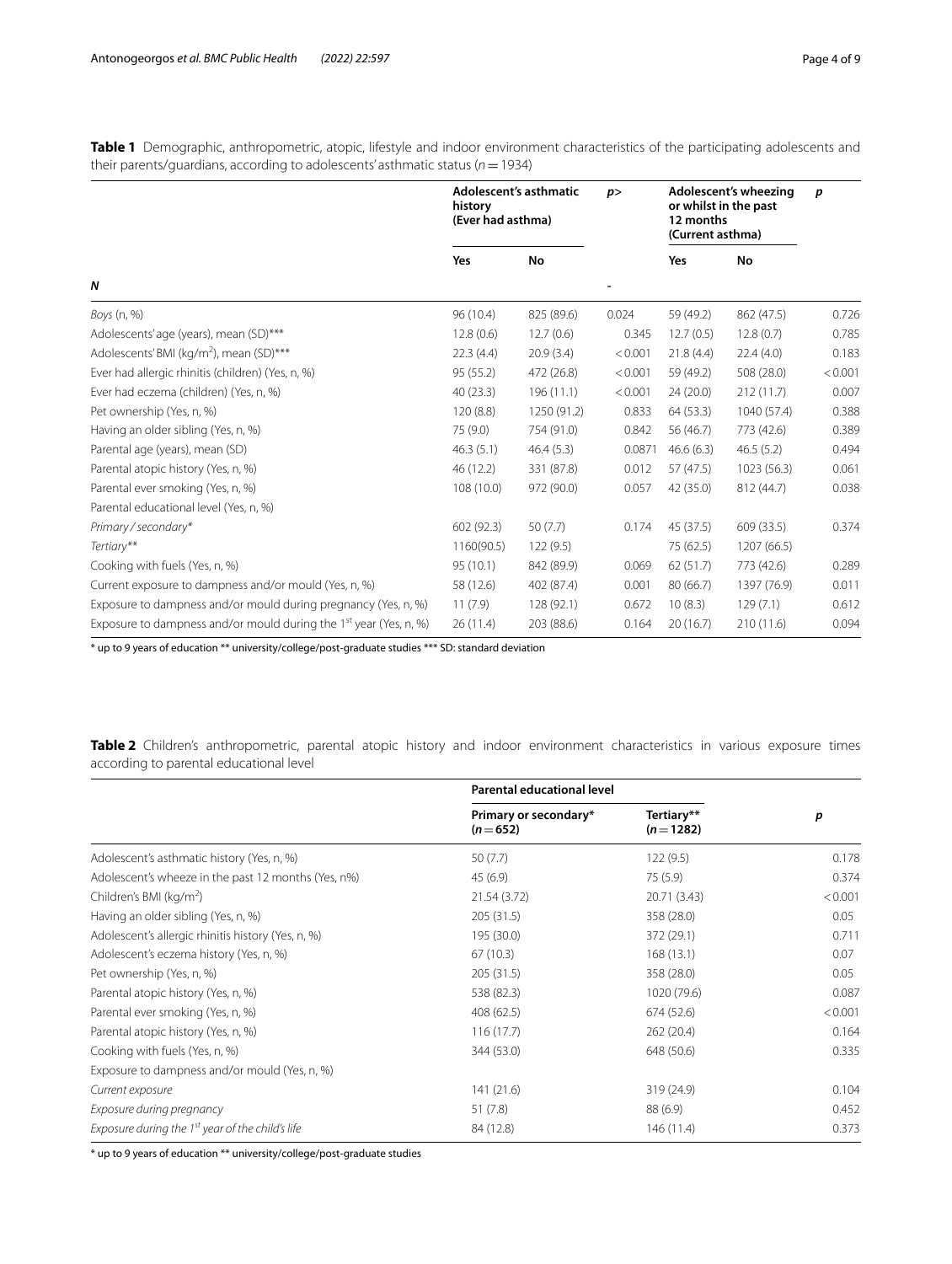|                                                     | <b>Crude</b><br>g | OR**                                    | Adjusted p for interaction |                                                                               | Crude<br>g              | Adjusted<br>g           | p for interaction |                                                                                  | <b>Crude</b><br>g                       |      | Adjusted OR p for interaction |
|-----------------------------------------------------|-------------------|-----------------------------------------|----------------------------|-------------------------------------------------------------------------------|-------------------------|-------------------------|-------------------|----------------------------------------------------------------------------------|-----------------------------------------|------|-------------------------------|
| dampness and/<br>exposure to<br>or mould<br>Current |                   |                                         |                            | ness and/or mould<br>Exposure to damp-<br>during pregnancy<br>Ever had asthma |                         |                         |                   | ness and/or mould<br>Exposure to damp-<br>during 1 <sup>st</sup> year<br>of life |                                         |      |                               |
| Yes vs. No                                          | 1.73              | $(1.23 - 2.41)$ $(1.06 - 2.19)$<br>1.52 | 0.001                      |                                                                               | $(0.75 - 1.59)$<br>1.09 | $(0.61 - 2.17)$<br>1.15 | 0.435             |                                                                                  | $(0.47 - 1.14)$ $(0.75 - 1.6)$<br>0.73  | 1.09 | 0.839                         |
| dampness and/<br>exposure to<br>or mould<br>Current |                   |                                         |                            | ness and/or mould<br>Exposure to damp-<br>during pregnancy<br>Current asthma  |                         |                         |                   | Exposure to damp-<br>ness and/or mould<br>during 1st year<br>of life             |                                         |      |                               |
| Yes vs. No                                          | 1.61              | $(1.05 - 2.41)$ $(1.1 - 2.51)$<br>1.66  | < 0.001                    |                                                                               | $(0.43 - 1.65)$<br>0.84 | $(0.48 - 1.83)$<br>0.94 | 0.873             |                                                                                  | $(0.39 - 1.09)$ $(0.42 - 1.17)$<br>0.65 | 0.70 | 0.727                         |

<span id="page-4-0"></span>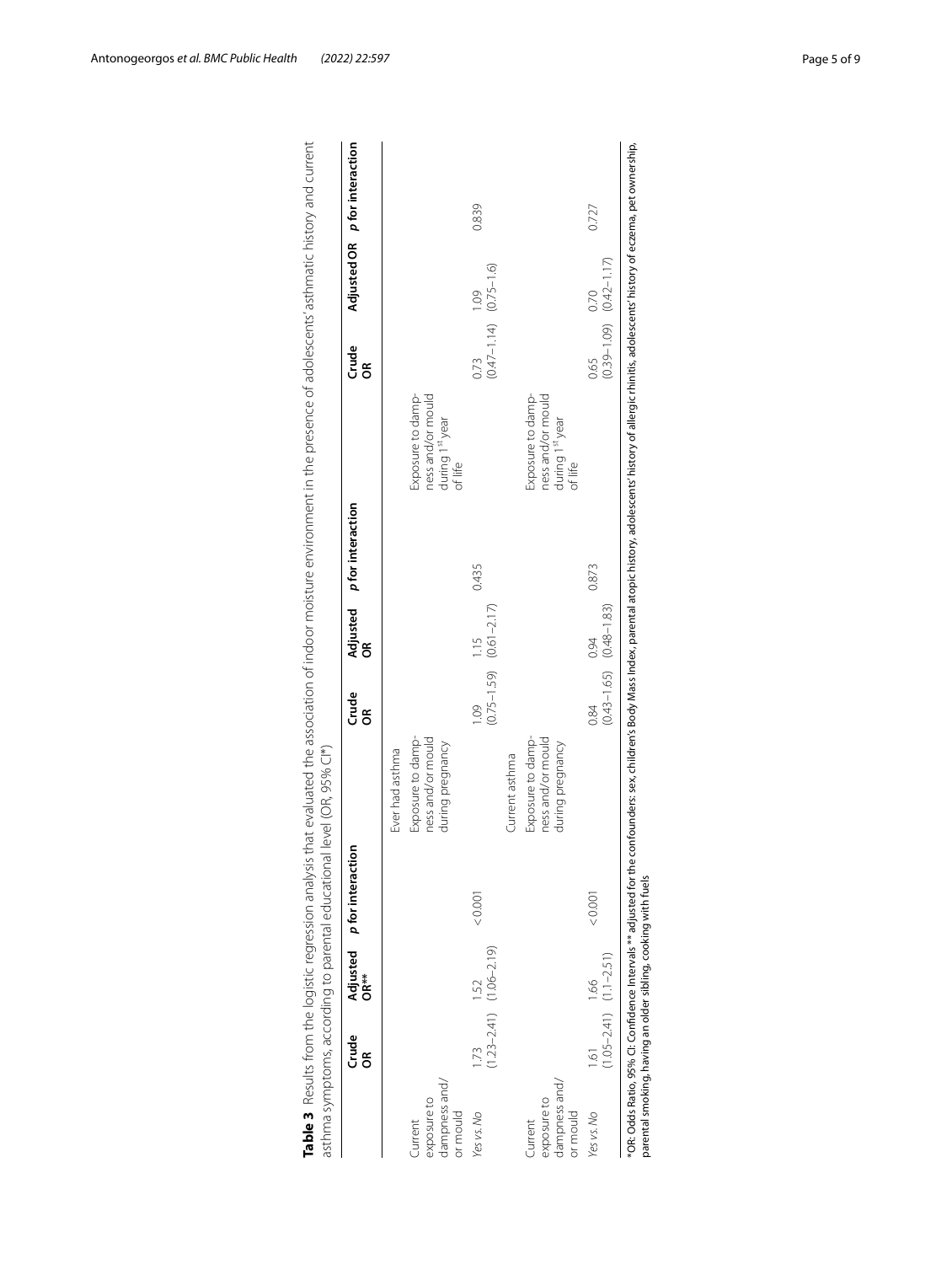<span id="page-5-0"></span>Table 4 Results from the logistic regression analysis that evaluated the association of indoor moisture environment in the presence of adolescents' asthmatic history, according to parental educational level

| Parental educational level: primary / secondary* |                         |                                         |                                                              |                         |                       |                            |                                                                                |                         |                         |
|--------------------------------------------------|-------------------------|-----------------------------------------|--------------------------------------------------------------|-------------------------|-----------------------|----------------------------|--------------------------------------------------------------------------------|-------------------------|-------------------------|
|                                                  |                         |                                         | Ever had asthma                                              |                         |                       |                            |                                                                                |                         |                         |
|                                                  | Crude<br>OR             | Adjusted<br>$OR***$                     | Crude<br><b>OR</b>                                           |                         | Adjusted<br><b>OR</b> |                            |                                                                                | Crude<br>OR             | Adjusted<br><b>OR</b>   |
| Current exposure<br>to dampness and/<br>or mould |                         |                                         | Exposure to<br>dampness and/<br>or mould during<br>pregnancy |                         |                       |                            | Exposure to<br>dampness and/or<br>mould during 1 <sup>st</sup><br>year of life |                         |                         |
| Yes vs. No                                       | 2.01<br>$(1.09 - 3.72)$ | 1.96<br>$(1.05 - 3.68)$                 |                                                              | 0.96<br>$(033 - 2.77)$  |                       | 0.77<br>$(0.35 -$<br>1.70) |                                                                                | 0.70<br>$(0.27 - 1.82)$ | 1.54<br>$(0.93 - 3.59)$ |
|                                                  |                         |                                         | Current asthma                                               |                         |                       |                            |                                                                                |                         |                         |
| Current exposure<br>to dampness and/<br>or mould |                         |                                         | Exposure to<br>dampness and/<br>or mould during<br>pregnancy |                         |                       |                            | Exposure to<br>dampness and/or<br>mould during 1 <sup>st</sup><br>year of life |                         |                         |
| Yes vs. No                                       | 1.71<br>$(0.88 - 3.32)$ | 1.63<br>$(0.83 - 3.22)$                 |                                                              | 0.52<br>$(0.21 - 1.29)$ |                       | 0.54<br>$(0.22 -$<br>1.36) |                                                                                | 0.56<br>$(0.26 - 1.21)$ | 0.59<br>$(0.28 - 1.31)$ |
| Parental educational level: tertiary**           |                         |                                         |                                                              |                         |                       |                            |                                                                                |                         |                         |
| Ever had asthma                                  |                         |                                         |                                                              |                         |                       |                            |                                                                                |                         |                         |
|                                                  | Crude OR                | Adjusted ORs                            |                                                              | Crude OR                |                       | Adjusted<br><b>ORs</b>     |                                                                                | Crude OR                | Adjusted OR             |
| Current exposure<br>to dampness and/<br>or mould |                         |                                         | Exposure to<br>dampness and/<br>or mould during<br>pregnancy |                         |                       |                            | Exposure to<br>dampness and/or<br>mould during 1 <sup>st</sup><br>year of life |                         |                         |
| Yes vs. No                                       | 1.60                    | 1.55<br>$(1.08 - 2.39)$ $(1.04 - 2.32)$ |                                                              | 0.97<br>$(0.33 - 2.83)$ |                       | 0.71<br>$(0.32 -$<br>1.58) |                                                                                | 0.62<br>$(0.34 - 1.12)$ | 0.76<br>$(0.52 - 1.11)$ |
|                                                  |                         |                                         | Current asthma                                               |                         |                       |                            |                                                                                |                         |                         |
| Current exposure<br>to dampness and/<br>or mould |                         |                                         | Exposure to<br>dampness and/<br>or mould during<br>pregnancy |                         |                       |                            | Exposure to<br>dampness and/or<br>mould during 1 <sup>st</sup><br>year of life |                         |                         |
| Yes vs. No                                       | 1.66                    | 1.52<br>$(1.01 - 2.71)$ $(1.03 - 2.51)$ |                                                              | 1.32<br>$(0.47 - 3.73)$ |                       | 1.49<br>$(0.53 -$<br>4.33) |                                                                                | 0.73<br>$(0.38 - 1.42)$ | 0.79<br>$(0.41 - 1.55)$ |

\*up to completed 9 years of education \*\* university/college/postgraduate studies \*\*\*adjusted for the confounders: sex, children's Body Mass Index, parental atopic history, adolescents' history of allergic rhinitis, adolescents' history of eczema, pet ownership, parental smoking, having an older sibling, cooking with fuels

aforementioned relationship, Sobel's test was applied in multiple logistic regression models. In particular, in the frst model, adolescents' exposure to IDM was initially evaluated in relation to asthma symptoms, after adjusting for sex, BMI, parental atopic history and smoking habits, pet ownership, having an older sibling and cooking with fuels. Then, parental education level was entered in the model, and the change in the ORs between the two nested models was evaluated. It was observed that parental education level did not signifcantly mediate either the effect of the current exposure (p for Sobel test =  $0.125$ ) or the efect of exposure during mother's pregnancy or during the frst year of adolescents' life (p for Sobel test =  $0.129$  and  $p = 0.326$ , respectively).

# **Discussion**

To the best of our knowledge, this study is the frst to evaluate the role of parental educational level on the association between exposure to IDM and adolescent asthma. Our results provide evidence that current exposure to IDM is positively associated with asthma in adolescents aged 12–14 years old. However, adolescents at this age group who reside in houses with visible signs of dampness or mould but also have at least one parent of higher education, have an almost 50% reduced odds of ever had asthma or having current asthma symptoms compared to adolescents whose both parents have primary or secondary education. Despite the limitations that arise from the observational design of this study, the fndings deserve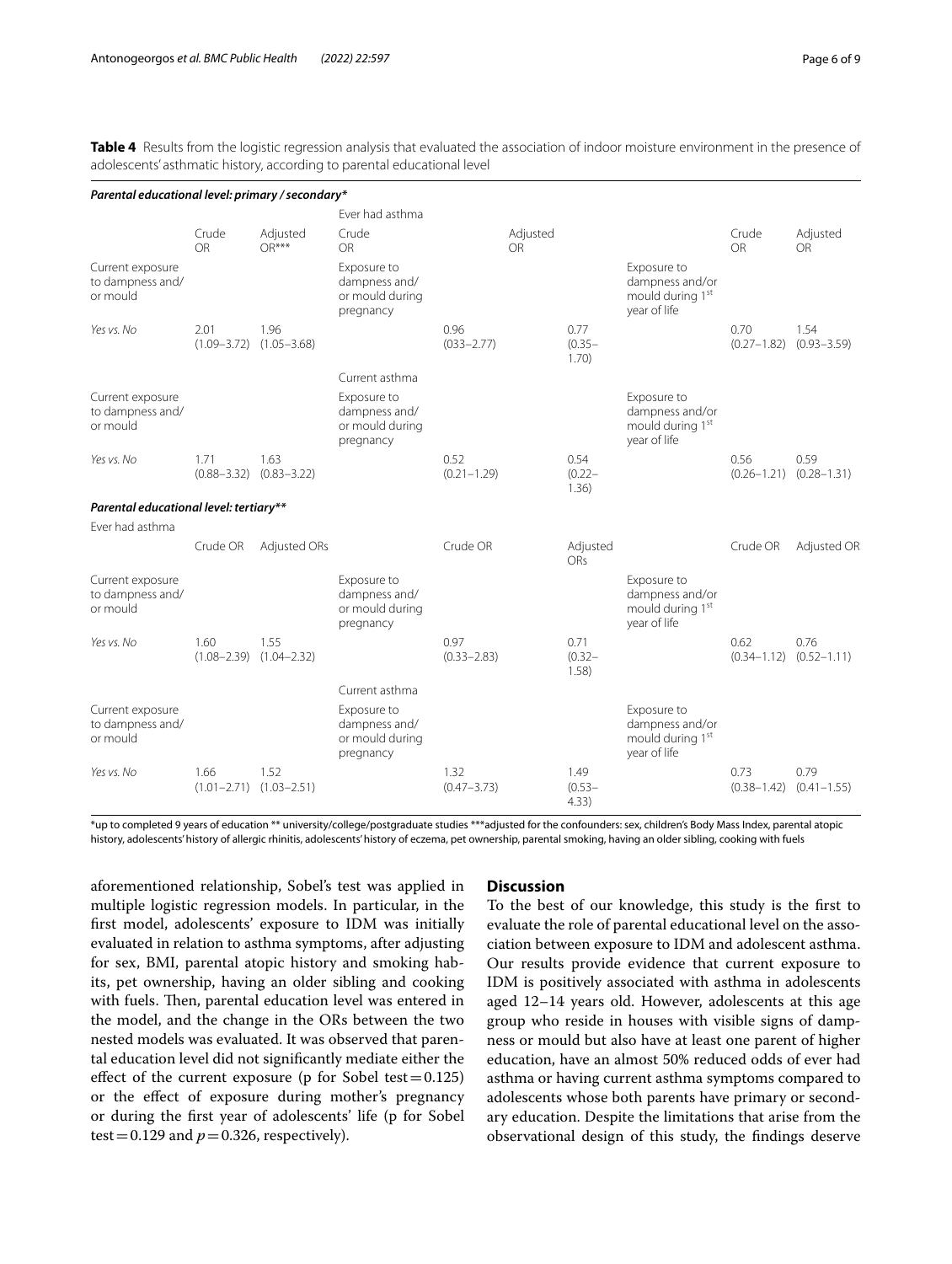further attention from a public health perspective, since they demonstrate a moderating, but not a mediating, role of parental education level and family SES on the association of an environmental risk factor such as IDM with childhood asthma.

Exposure to IDM is a long-established risk factor for asthma that has been associated with increased rates of asthma development in childhood, poor asthma control, frequent exacerbations and bad asthma-related quality of life in childhood. This could be attributed to two specifc asthmatic endotypes, the high T-helper cell type 2  $(Th2)$  or atopic endotype and the non-high Th2 (or low) endotype. Th2 endotype Immunoglobulin E (IgE) mediated and characterized by high blood/sputum eosinophil count due to allergic sensitization by aeroallergens such as moulds and mites [\[13](#page-7-11)]. However, evidence suggest that this association could be weak  $[14]$  $[14]$ . Thus, also non-IgE pathophysiological mechanisms could be contributing to the association between IDM and childhood asthma. Our study results are in accordance with the results of previous studies [\[15](#page-8-0), [16](#page-8-1)]. However, our study showed no signifcant association between exposure to IDM during pregnancy or during the frst year of life with asthmatic history at the age of  $12$  to  $14$  years. This finding is in agreement with the results of a meta-analysis that included eight birth cohort studies with 31,742 children and showed that early-life exposure to visible moulds and/or dampness in the frst 2 years of life, increased signifcantly the risk of having asthma at 3 years of age but it had no efect on for later asthma outcomes [[17](#page-8-2)].

Parental education is a major component of the family SES and it is well known that low SES is related to unfavourable outcomes in many diseases, including childhood asthma  $[18, 19]$  $[18, 19]$  $[18, 19]$  $[18, 19]$  $[18, 19]$ . There are many studies providing evidence that children originating from low SES backgrounds visit the emergency departments of paediatric hospitals more often and are more likely to be hospitalized for asthma [[20,](#page-8-5) [21](#page-8-6)]. Moreover, children from families of low SES experience greater limitation in their activities due to asthma  $[22]$ . The association of low SES with poor asthma outcomes in childhood could be mediated through the higher levels of chronic stress they suffer, and which is associated with increased production of the cytokines IL-5 and IL-13 as well as with higher eosinophil counts in blood samples, as it was shown in the study by Chen et al.  $[23]$  $[23]$ . Furthermore, the effect of low SES during early childhood can afect immune programming, resulting in phenotypes prone to infammation in mid-life adults [[24\]](#page-8-9). Our study provides further evidence suggesting that family SES, as marked by parental/guardian education level, apart from its independent negative efect on asthma, also interferes with the efect of a poverty-related home-environmental factor such as IDM with asthma. But in contrast with previously reported evidence, no mediating efect was observed [[10\]](#page-7-8). However, when parental/guardian education was tested for possible moderation efect, a signifcant efect was revealed, proposing a diferent way that parental/ guardian educational level could alter the strength of the aforementioned relationship.

One possible pathway that high parental/guarding education moderates the negative association of exposure to IDM with asthma is through the improved parental knowledge about asthma home-environment related risk factors and all the subsequent necessary actions parents are taking to minimize them. There are a number of studies that support our reported associations. In a study by Kercsmar et al., children in the intervention group who received dampness-related house repairs exhibited signifcantly fewer asthma exacerbations compared to the control group [\[25](#page-8-10)]. Furthermore, in the clinical trial by Krieger et al., 274 low-income children living in an urban environment in Seattle were assigned to two groups: the intervention group who received major in-home environmental assessments related to dampness, and the control group, who received only a limited amount of intervention. Children who belonged to the intervention group had signifcantly improved asthma-related quality of life scores and less urgent health services use [\[26](#page-8-11)]. Finally, in a children-parent clinical study of 150 children aged 9–17 years with physician-diagnosed asthma, higher parental education was associated with better home environment control behaviours [\[27](#page-8-12)]. Our evidence expands these previous fndings and suggests that highly educated parents/guardians are more likely to understand and intervene with asthma-related home environmental risk factors such as IDM, thus lessening its negative efect on asthma. More focused research is needing, in order to further elucidate the important role of parental education in the association between IDM and asthma in adolescence.

# **Limitations**

The study has a cross-sectional design, and it suffers the inherited limitations of this type of epidemiological studies, such as recall bias in the requested information about exposure during birth of the frst year of life, report bias of measurements and reverse causality bias in the reported associations. However, every effort was made not to over-interpret the study results. Moreover, no information on other SES indicator variables such as household income or health insurance coverage and other environmental factors such as type of housing, family crowding or exposure to termite or cockroaches was available. However, the use of parental education as a SES indicator is very common in adolescent research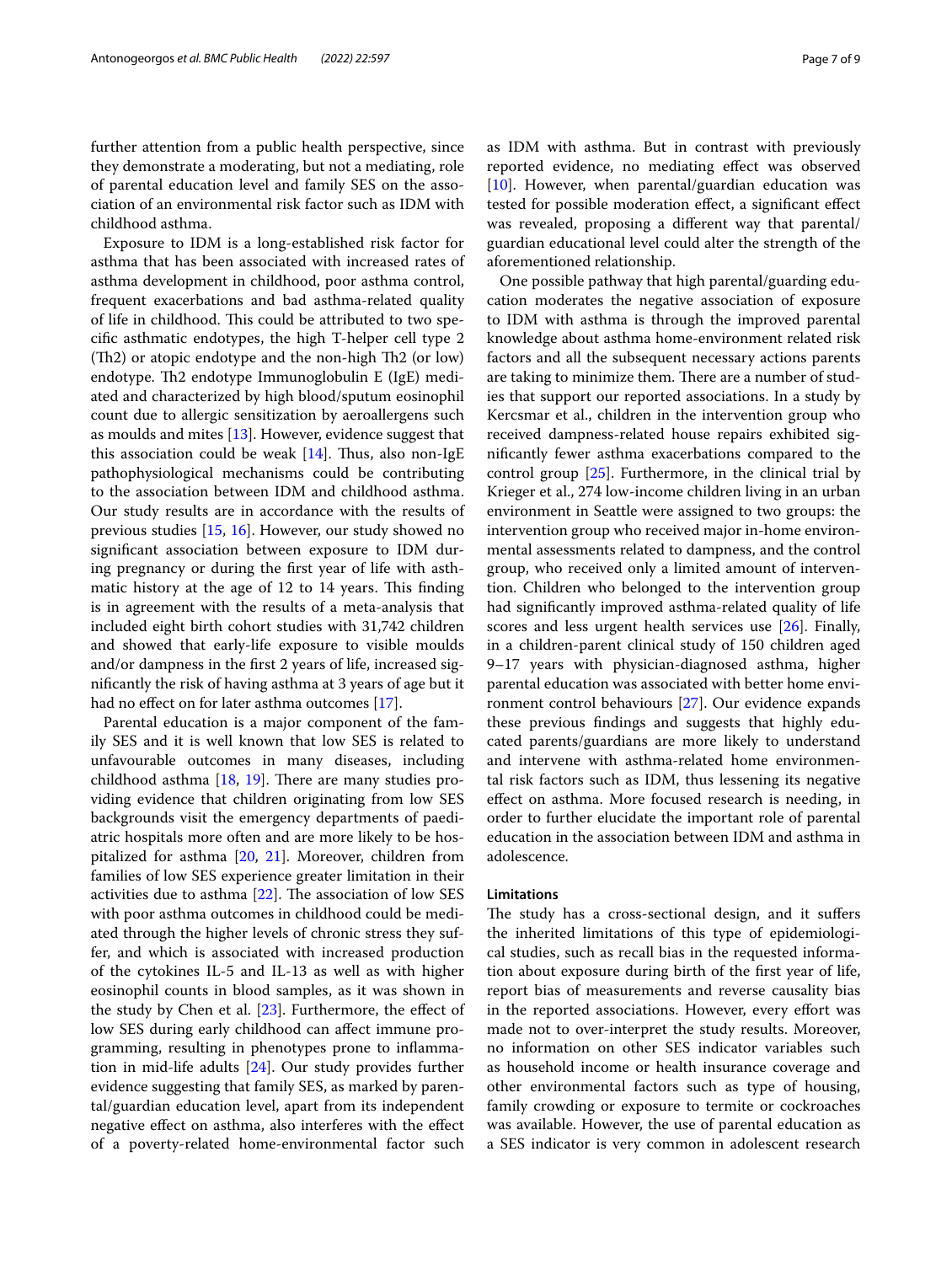while all the other major literature-known confounders were included in the multivariate models, thus minimizing the confounding efect.

# **Conclusions**

Our study expands the current evidence on the association between exposure to IDM and asthma in adolescence and highlights the moderating role of parental education and family SES in this relationship. Thus, adolescents who are exposed to a moisture home-environment but their parents/guardians have higher education are less likely to ever have a diagnosis of asthma. Further research is needed in order to clarify the role of parental education, as a proxy for family SES, in this association. However, public health policymakers should make any effort to ensure that parents have a good knowledge of the role of home-environmental asthma risk factors such as IDM, as an additional way for its prevention.

#### **Abbreviations**

GAN: Global Asthma Network; SES: Socioeconomic Status; IDM: Indoor dampness and/or mould; BMI: Body Mass Index; SD: Standard Deviation; OR: Odds ratio; CI: Confdence Intervals; Th2: T-helper cell type 2; IgE: Immunoglobulin E.

#### **Acknowledgements**

The authors would like to thank the adolescents and their parents who participated in the study.

#### **Authors' contributions**

GA had the original idea, performed the data analysis and wrote the manuscript. DBP carefully reviewed and co-authored the manuscript. PE and LGM participated in the original design of the international GAN study and reviewed the manuscript, KNP and KD design the Greek branch of the GAN study and reviewed the manuscript, SF carefully reviewed the manuscript and EL, AK, PD, MT and MM where the feld investigators of the study. All authors have read and agreed to the published version of the manuscript.

#### **Funding**

This research did not receive any specifc grant from funding agencies in the public, commercial, or not-for-proft sectors.

#### **Availability of data and materials**

The datasets generated and/or analysed during the current study are not publicly available due to copyright reasons as a part of the Global Asthma Network study but are available from the corresponding author on reasonable request.

#### **Declarations**

#### **Ethics approval and consent to participate**

The study was approved by the ethics committee of the National and Kapodistrian University of Athens (decision number: 214/13-12-19). For the accomplishment of the study, permission was issued by the Ministry of Educational Afairs (decision number: 10053/24–01-2020). Informed consent to participate was taken from all subjects/Parents and Legally authorized representatives of minors below age 16 years. The study was conducted in accordance with the guidelines of Declaration of Helsinki.

#### **Consent for publication**

Not applicable.

#### **Competing interests**

The authors declare that they have no competing interests.

#### **Author details**

<sup>1</sup> Allergology and Pulmonology Unit, 3Rd Paediatric Department, National and Kapodistrian University of Athens, 12462 Athens, Greece. <sup>2</sup> Department of Nutrition and Dietetics, School of Health Sciences and Education, Harokopio University, 17676 Athens, Greece.<sup>3</sup> Division of Paediatrics & Obstetrics - Gynaecology, School of Medicine, University of Patras, Patras, Greece. <sup>4</sup>Department of Paediatrics: Child and Youth Health, Faculty of Medical and Health Sciences, University of Auckland, 1023 Auckland, New Zealand. <sup>5</sup> Paediatric Allergy and Pulmonology Units, 'Virgen de La Arrixaca' University Children's Hospital, University of Murcia, ARADyAL Network and Biomedical Research Institute of Murcia (IMIB-Arrixaca), 30394 Murcia, Spain.

Received: 22 May 2021 Accepted: 14 March 2022<br>Published online: 28 March 2022

#### **References**

- <span id="page-7-0"></span>1. Sullivan PW, Ghushchyan V, Navaratnam P, Friedman HS, Kavati A, Ortiz B, et al. The national burden of poorly controlled asthma, school absence and parental work loss among school-aged children in the United States. The Journal of asthma : official journal of the Association for the Care of Asthma. 2018;55(6):659–67.
- <span id="page-7-1"></span>2. Anthracopoulos MB, Liolios E, Panagiotakos DB, Triantou K, Priftis KN. Prevalence of asthma among schoolchildren in Patras, Greece: four questionnaire surveys during 1978–2003. Arch Dis Child. 2007;92(3):209–12.
- <span id="page-7-2"></span>3. Bacopoulou F, Veltsista A, Vassi I, Gika A, Lekea V, Priftis K, et al. Can we be optimistic about asthma in childhood? A Greek cohort study. The Journal of asthma : official journal of the Association for the Care of Asthma. 2009;46(2):171–4.
- <span id="page-7-3"></span>4. Quansah R, Jaakkola MS, Hugg TT, Heikkinen SA, Jaakkola JJ. Residential dampness and molds and the risk of developing asthma: a systematic review and meta-analysis. PloS one. 2012;7(11):e47526.
- <span id="page-7-4"></span>5. Cai J, Li B, Yu W, Wang H, Du C, Zhang Y, et al. Household dampnessrelated exposures in relation to childhood asthma and rhinitis in China: A multicentre observational study. Environ Int. 2019;126:735–46.
- <span id="page-7-5"></span>6. Thakur N, Oh SS, Nguyen EA, Martin M, Roth LA, Galanter J, et al. Socioeconomic status and childhood asthma in urban minority youths. The GALA II and SAGE II studies. American journal of respiratory and critical care medicine. 2013;188(10):1202–9.
- 7. Hegewald MJ, Crapo RO. Socioeconomic status and lung function. Chest. 2007;132(5):1608–14.
- <span id="page-7-6"></span>8. Ungar WJ, Paterson JM, Gomes T, Bikangaga P, Gold M, To T, et al. Relationship of asthma management, socioeconomic status, and medication insurance characteristics to exacerbation frequency in children with asthma. Annals of allergy, asthma & immunology : official publication of the American College of Allergy, Asthma, & Immunology. 2011;106(1):17–23.
- <span id="page-7-7"></span>9. Gong T, Lundholm C, Rejno G, Mood C, Langstrom N, Almqvist C. Parental socioeconomic status, childhood asthma and medication use–a population-based study. PloS one. 2014;9(9):e106579
- <span id="page-7-8"></span>10. Kinghorn B, Fretts AM, O'Leary RA, Karr CJ, Rosenfeld M, Best LG. Socioeconomic and Environmental Risk Factors for Pediatric Asthma in an American Indian Community. Acad Pediatr. 2019;19(6):631–7.
- <span id="page-7-9"></span>11. Ellwood P, Ellwood E, Rutter C, Perez-Fernandez V, Morales E, Garcia-Marcos L, et al. Global Asthma Network Phase I Surveillance: Geographical Coverage and Response Rates. Journal of clinical medicine. 2020;9(11):3688.
- <span id="page-7-10"></span>12. Antonogeorgos G, Priftis KN, Panagiotakos DB, Ellwood P, Garcia-Marcos L, Liakou E, et al. Parental Education and the Association between Fruit and Vegetable Consumption and Asthma in Adolescents: The Greek Global Asthma Network (GAN) Study. Children. 2021;8(4):304.
- <span id="page-7-11"></span>13. Kuruvilla ME, Lee FE, Lee GB. Understanding Asthma Phenotypes, Endotypes, and Mechanisms of Disease. Clin Rev Allergy Immunol. 2019;56(2):219–33.
- <span id="page-7-12"></span>14. Immonen J, Meklin T, Taskinen T, Nevalainen A, Korppi M. Skin-prick test fndings in students from moisture- and mould-damaged schools: a 3-year follow-up study. Pediatric allergy and immunology : official publication of the European Society of Pediatric Allergy and Immunology. 2001;12(2):87–94.